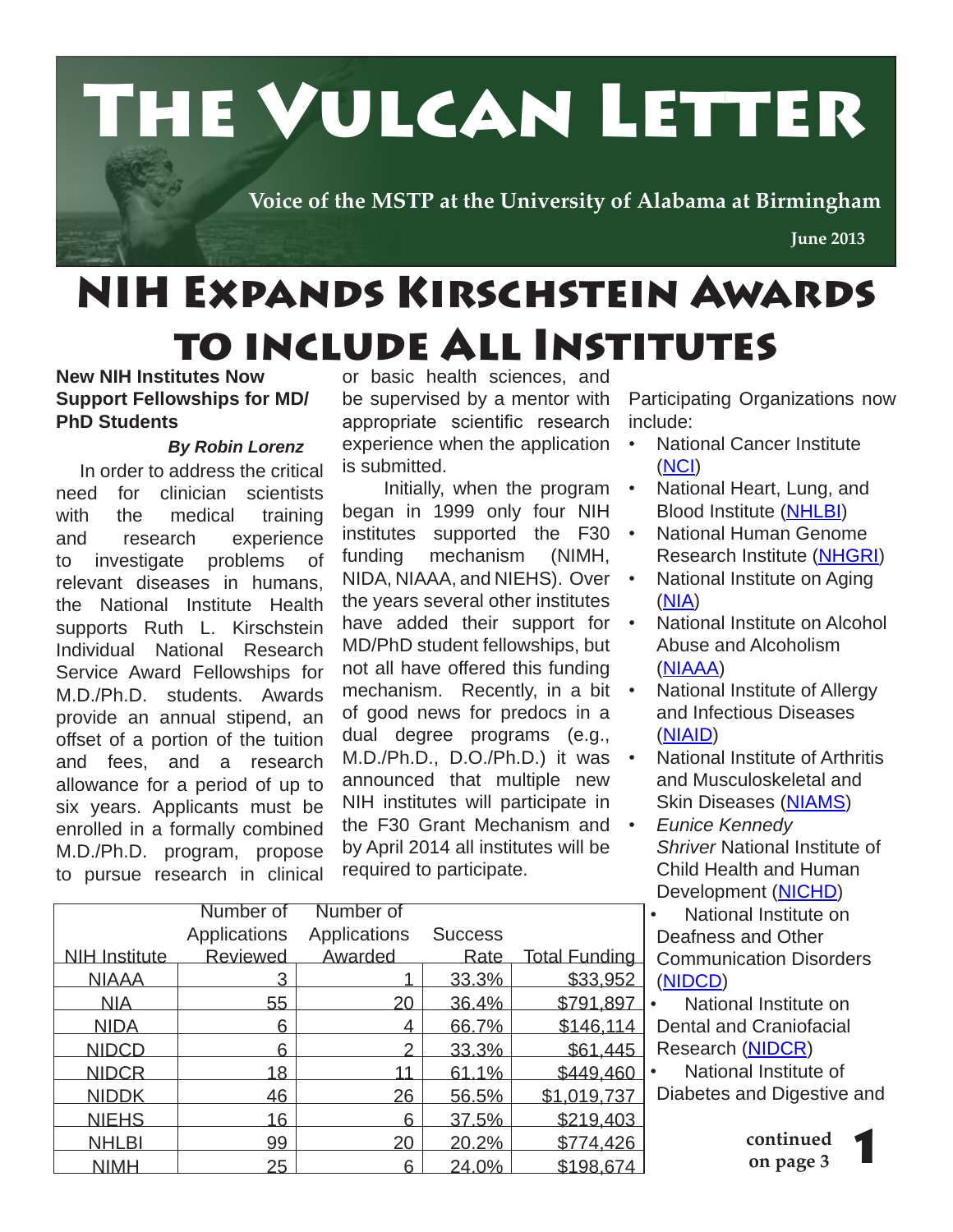# incoming class of 2021

*compiled by Stephanie Brosius*



#### **Jeremie Lever**

Jeremie graduated from the **University** of Santa Barbara in 2011 with a B.S. in **Chemistry** 

and Biochemistry. He is currently interested in immunology, microbiology, infectious disease and global health. Jeremie's previous research spanned many fields, ranging from organometallic coordination chemistry, tRNA biochemistry and research and development for CGMP production of a biopharmaceutical vaccine target. In his spare time, he likes to read, run, play basketball, and ski.



#### **Lindsay Stoyka**

Lindsaygraduated with a B.S. in Biomedical Science and Cell and Molecular Biol-

ogy from Grand Valley State University in 2013. Her research interests include cancer biology

and cell/molecular developmental biology. Previously, she studied other behavioral ecology of a biparental fish, convict cichlids, focusing specifically on parental care practices as well as the transmission of microbes between parents and offspring. Lindsay loves playing sports (rugby, soccer, basketball), but also is an avid reader and writer. She also enjoys watching really geeky television shows and eating way too much ice cream.

#### **Tyler McCaw**

Tyler obtained his bachelors in



**Chemical Engineering** and Biochemistry in 2011 from North Carolina State University. **Following** his diverse

interests, he previously studied novel applications of ionic liquids in a chemical engineering lab. However, he has also been involved in other projects, from antibody production to purification in industrial labs. Now that he's in Birmingham, Tyler is looking forward to studying tumor immunology. Outside of lab, he enjoys soccer and running. Sounds like it is about time to get an intramural soccer team going for the MSTP!



**Mark Pepin**

 Mark graduated with a B.S. in Chemical **Engineering** from Clemson Univer-

sity in 2011. He then went on to pursue a masters in Biomedical Engineering at UC Davis determining the notch-regulated mechanism of skeletal muscle hypertrophy and developing a novel strategy for engineering skeletal muscle tissue given this mechanism. His research interests include biomedical engineering, orthopedics, musculoskeletal biomechanics and tissue engineering. In his spare time he hopes to race in the US Olympic marathon trials and to spend time with his wife Sandy and daughter Adelaide.



#### **Muhan Hu**

Muhan graduated from the **University** of Georgia in 2013 with majors in Biochem-

istry and Molecular Biology and Psychology. She is very interested in developmental biology, women's reproductive health and cancer. During her undergraduate career, Muhan ex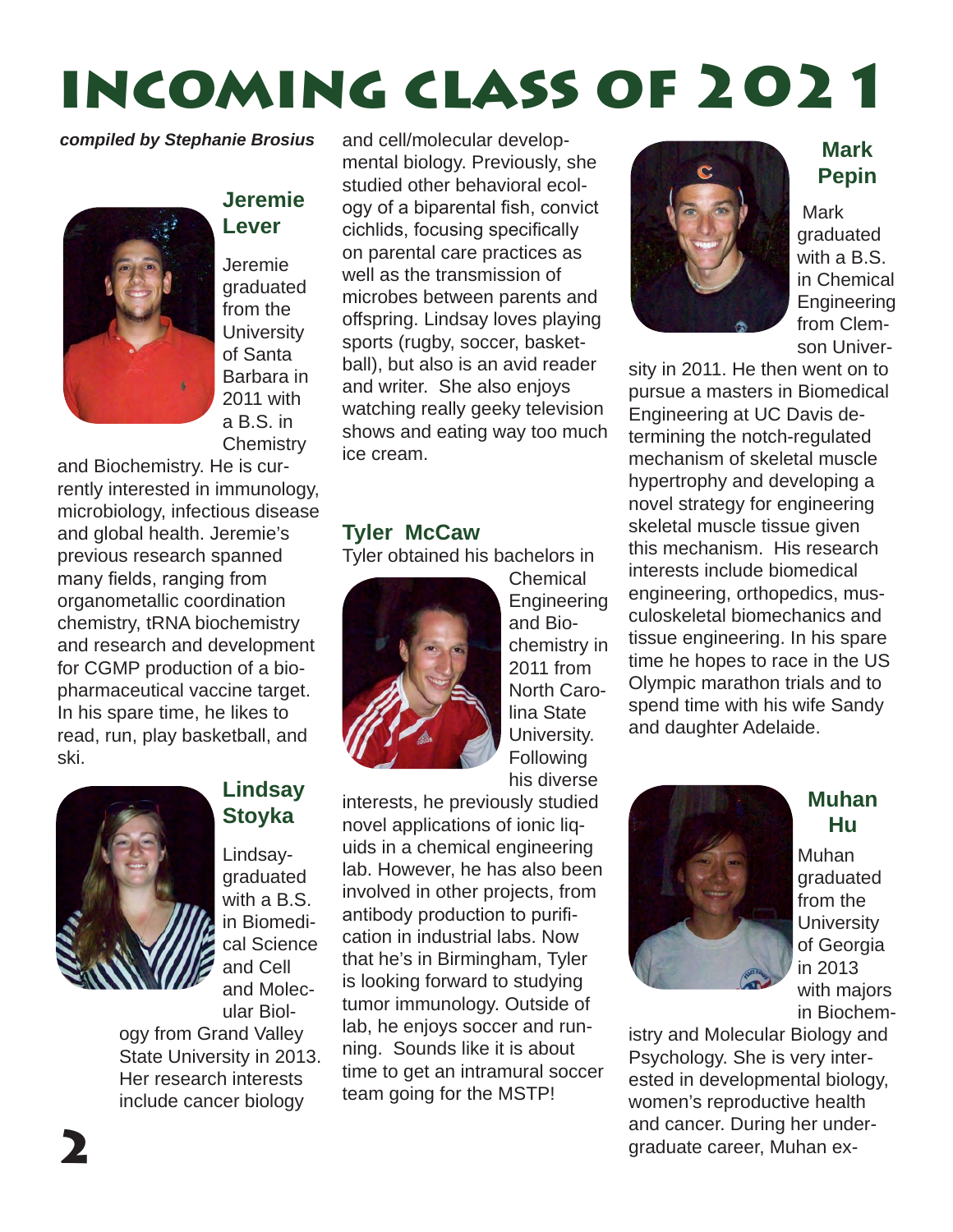amined the regulatory function of the unique DNA base Base J in regulating protein binding to DNA, especially at the end of the telomere region of the chromosomes of Trypanosoma brucei. This glucosylated hydroxymethyluracil molecule is found in most kinetoplastid organisms. Outside of school, she enjoys ballroom dancing, hiking, kayaking, reading, painting and hanging out with friends.



#### **Stephen Gragg**

**Stephen** graduated from Lipscomb **University** in 2012 with

a degree in Molecular Biology. His prior research interests included studying the hydrolysis of isolevuglandin-PE adducts by the enzyme NAPE-PLD and studying the role of discoiden domain receptor-1 and integrin alpha-1 beta-1 in glomeruloscle-

rosis. He describes his current research interests as eclectic, so start recruiting him to work in your lab! Outside of work, Stephen runs, reads, cooks for friends and like virtually everyone else in his class, plays soccer.



**Kennell** Tim graduated from the Uni-

versity of

**Tim** 

**Northern** Georgia. He graduated in May 2013 with a degree in Biology and Chemistry. Before getting accepted into the MSTP, his research involved establishing a camelid heavy-chain antibody library that will be screened in order to select an antibody that will attach to a plant pathogen. The gene for that antibody will be used to generate a transgenic plant that is immune to this

pathogen. He also was involved in establishing a method to break the dormancy of Venus fly trap seeds; however they discovered that liquid smoke induces a secondary dormancy in the seeds. His current research interests are in the immune response to cancer and oncogenomics. Outside of lab, Tim considers himself to be an amateur entomologist and enjoys collecting and preserving insects. He also plays the piano.

Welcome to all of our incoming class! We are **DELIGHTED** TO HAVE YOU  $HFRF$ 

### **NIH funding continued...**

- Kidney Diseases (NIDDK)
- National Institute on Drug Abuse (NIDA)
- National Institute of Environmental Health Sciences (NIEHS)
- National Institute of Mental Health (NIMH)

2011 Success Rates and Total Funding for participating institutes are shown in the table on page 1.

The UAB MSTP currently has 7 students with active NIH fellowship support (F30/F31). I encourage everyone to write an F30/F31 grant as it can help you form a strong foundation in research design, methods, and analytic techniques appropriate to your proposed dissertation research. In addition, you

create a well-conceived career plan and, if funded, a track record in grant support, which will help increase your ability to obtain future federal support for your research.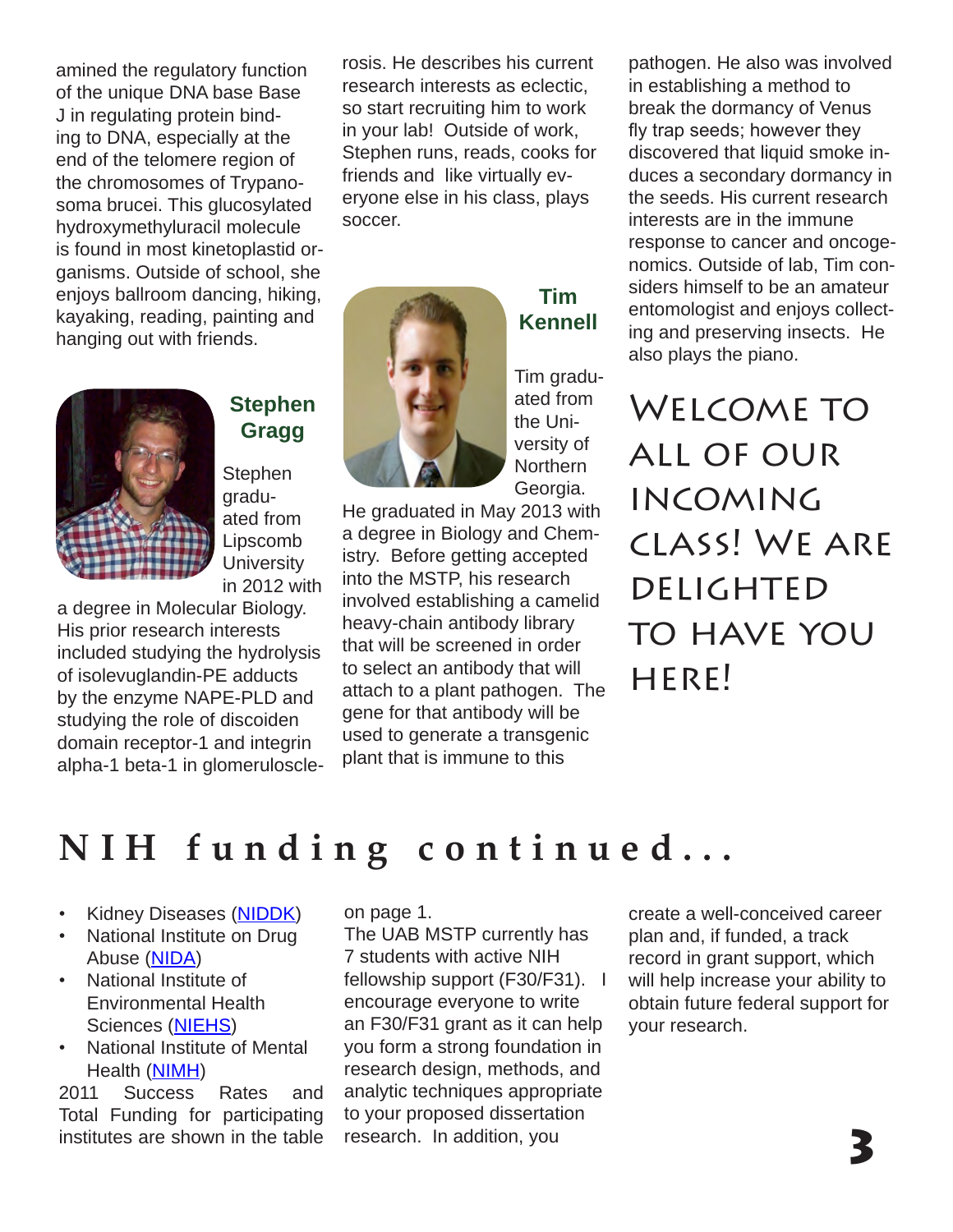# Graduating Class of 2013

**compiled by Stephanie Brosius**

#### **Dr. Olusimidele Ayeni**

Dr. Ayeni received her Ph.D. from the Department of Microbiology. Her dissertation research utilized flow cytometry and a novel *in vitro* suppression assay to quantify the effector function of the epitope-specific CD8 T cells derived from HIV-1 infected controllers and non-controllers. She will be headed to Baylor to do her residency in pediatrics. She selected this residency because it provides her with the opportunity to positively impact the lives of children and those who care for them. She will miss many things about Birmingham, especially her church family and the great friends she made in her time here. Dr. Ayeni will also crave some of her favorite food locations: the lunch specials at Surin, Dreamland's banana pudding, the Fish Market, and some of the most delicious fresh fruit this side of the Atlantic from the farmer's market (right around this time of the year)!! Her advice to current and future students is to work hard, explore Alabama, and to find a way to help out as Birmingham is a complex, but amazing community that could use our help. And most of all, cherish the years because they will be gone faster than you think.

#### **Dr. Michael Alberti**

Dr. Alberti's dissertation centered around developing an adenoviral gene therapy vector for targeting the pulmonary microvasculature. He received his degree in the department of Pathology and is also doing his residency in the same field at UCLA. This residency fits with his love of being in the lab more than being on the hospital floor and his desire to have a research career that would be minimally disrupted by his clinical pursuits/duties and the overall lifestyle. He will greatly miss his friends and the humid summers of Birmingham (wait, scratch that last one). Dr. Alberti recommends that students give themselves plenty of time to figure out what specialty they want to pursue and to have an open mind about it.

#### **Dr. Nicole Brossier**

Dr. Brossier received her Ph.D. in Cell Biology for her work on the relative contributions of classic Ras and R-Ras proteins to cellular signaling pathways, proliferation and migration in malignant peripheral nerve sheath tumors. She will complete her pediatrics residency at Washington University in St. Louis. Pediatrics was a natural

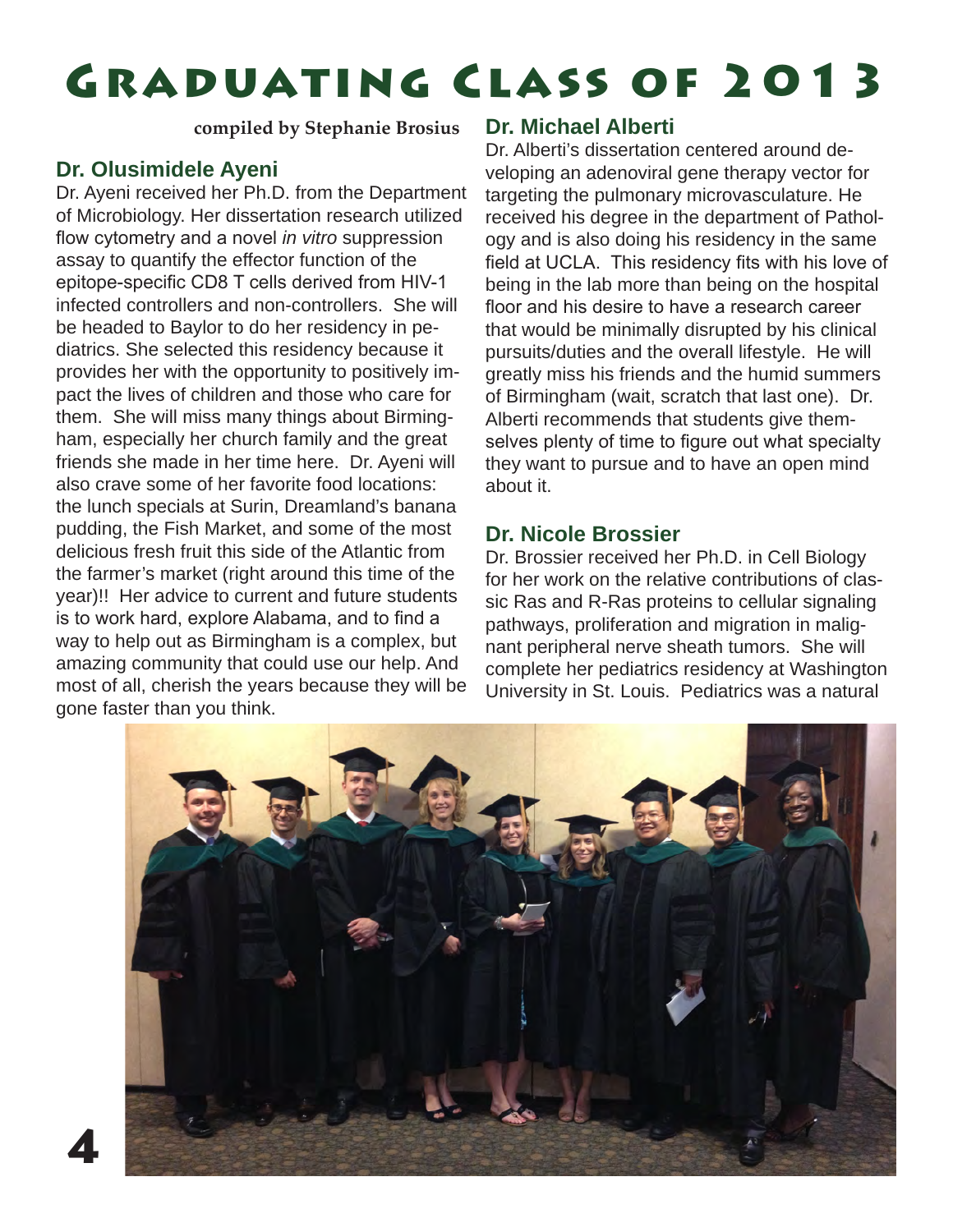fit due to her love of kids. However, she also felt like pediatrics was one of the few areas where you can introduce changes that make real differences in your patients' lives, instead of just managing the side effects of your patients' lifetime of abuse of their own bodies. It's also one of the few areas not rife with cynicism. I prefer to keep my illusions about the goodness of humanity. Dr. Brossier emphasized that medical school class grades do matter and to take them seriously. She also wishes she had walked for her Ph.D. graduation, even if you're having another ceremony in only a year and a half: your mentor will not be allowed to hood you at the medical school graduation ceremony. Also if you need to prearrange your third and fourth year classes; don't allow the medical school to tell you that you can't.

#### **Dr. Sarah Kern Whitley**

Dr. Kern Whitley studied transcriptional regulation of the IL17a and f genes, which produce cytokines inbolbed in the pathogenesis of many autoimmune disorders and help protect the host from infection with extracellular bacteria and fungi. Her Ph.D. was completed in the Department of Microbiology. Sarah is completing her preliminary medicine year at UAB, so she is not leaving yet, but when she does, she will miss the wonderful community of people, the warm weather and the southern charm of the city of Birmingham. After her prelim year, Dr. Kern Whitley will be doing her residency in Dermatology in Pittsburgh. She was seeking a specialty that would allow her to pursue immunology research as one of her primary responsibilities. She found that she most enjoyed outpatient medicine and settings that offered a lot of variety with some opportunities to perform procedures. She was originally attracted to pediatrics and OB/GYN, but eventually decided that dermatology was most compatible with her interests and goals. Derm involves a lot of immunology and is a fertile ground for research. The clinical schedule also offers flexibility that is helpful in balancing a career as a physician scientist and/or family life. Sarah wants other students to know that maintaining emotional intelligence and professionalism will aid you during clinical rotations. Although possessing a Ph.D. is a distinct advantage in applying for residency (in some fields more than others), you must

have competitive grades and USMLE scores to even be considered for residency interviews. In derm, most applicants with a step 1 score below 230 will not be offered interviews. USMLE step 1 score is the principle screening measure programs use, so take it seriously. Although skills you have acquired during your graduate education will certainly help you progress your career, it is not true that your grades and step scores are de-emphasized during the residency application process if you possess a Ph.D.

#### **Dr. Asher Albertson**

Dr. Albertson received his Ph.D. in the department of Neurobiology, where he analyzed changes in the expression of an ion channel called the HCN channel contribute to epilepsy associated with developmental brain malformations. Asher will miss the good friends he has make in the MSTP, graduate program and medical school the most. The people at UAB are fantastic. Being part of the culture here has been wonderful. I enjoy Birmingham's fantastic spring and summer weather the most. Drinking one of our local beers on my porch after work was always the highlight of my day. Plus the weather allows for great hiking and camping. Dr. Albertson will be doing his residency in Neurology at Washington University in St. Louis. He selected neurology for many reasons. He loved the way neurologists approach problems. The logical, stepwise approach to diagnose fits well with the way he thinks. He loves the physical exam and the neurological exam is an amazing assay for underlying pathology. Watching a neuro exam change as patients improve is incredibly rewarding. Most of all, he likes the opportunities for basic and translational research in neurology. Questions about the brain are fun to ask and incredibly rewarding to answer. Dr. Albertson recommends that students take every aspect of their training seriously. This is your chosen profession. This isn't a series of exercises to get through. Embrace what you do here with a good attitude and treat it like your job. That's what it is.

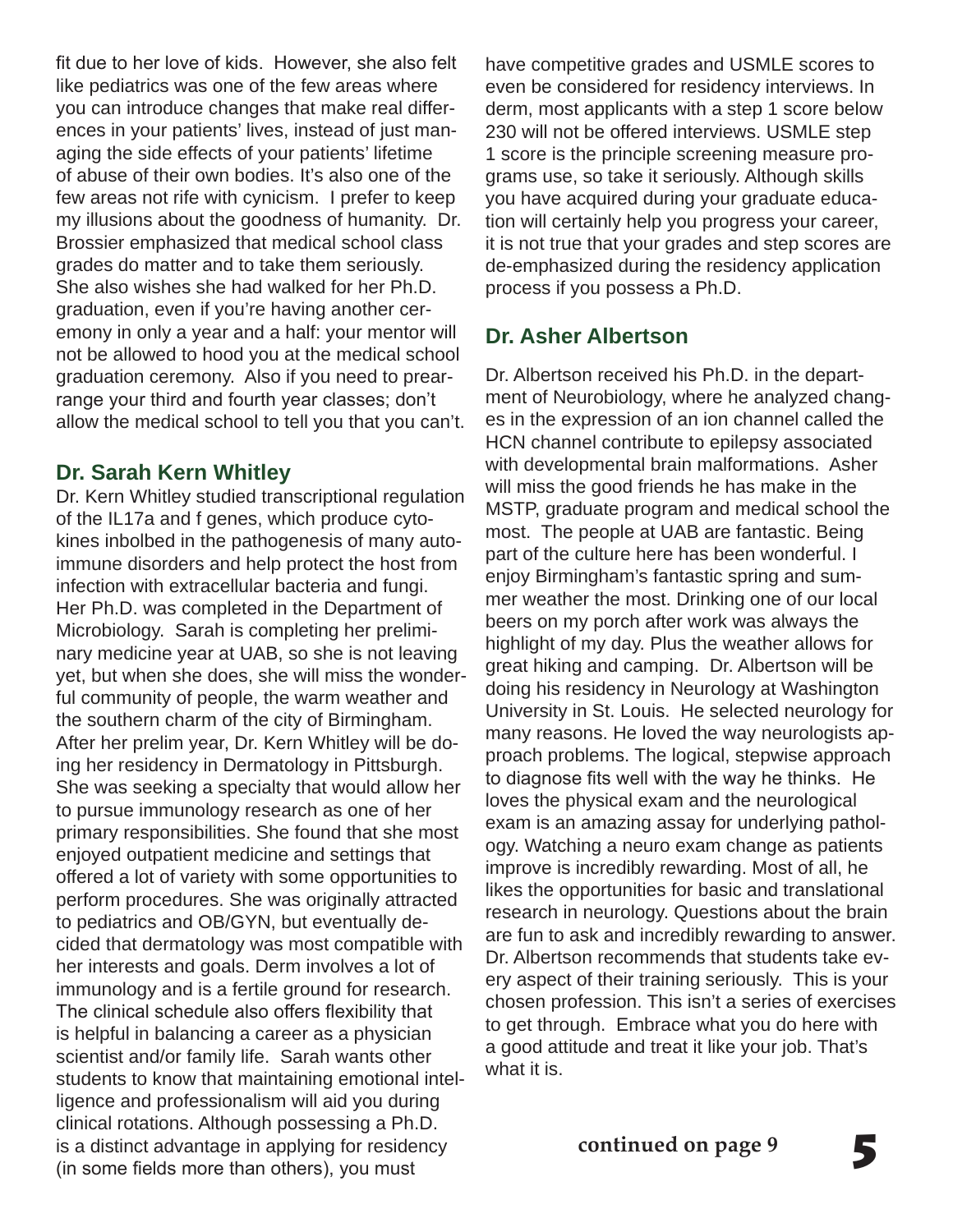### MSTP Student Flashlight: a brief light on student research

#### **compiled by William Webb**

**Jon Lockhart (GS-1)**



**Lab**: Tom Ryan, Ph.D. – Department of Biochemistry & Molecular Genetics **Research**: I am currently investigating stem cell therapies for beta-thalassemia major (a.k.a. "Cooley's anemia"). We have transgenic mice that produce human globin chains. In our betaglobin knockout mice, once the developmental fetal-toadult hemoglobin switch

has been completed (at about 2 weeks of age) the mice die. I am trying to use allogeneic bone marrow transplant in the absence of conditioning in newborns to cure Cooley's anemia. Furthermore, we are also exploring the use of in vitro differentiated erythroid progenitors as cell therapy.

### **2)**

**Lab**: Steven Carroll, M.D., Ph.D. – Departments of Pathology and Neurobiology

**Research**: I study malignant peripheral nerve sheath tumors. These aggressive sarcomas commonly arise in patients with the tumor susceptibility disorder Neurofibromatosis-1 and have no



known treatment. My research focuses on the role of the Schwann cell growth factor neuregulin-1 and its receptors, erbB3 and erbB4, in tumor development. My current work focuses on preclinical trials in xenografted mice using chemotherapeutics targeted against receptor tyrosine kinases, including the erbB family of RTKs, that are active in human MPNSTs. As multiple tyrosine kinases are actively signaling within most tumors, our goal

**Daniel DiToro (GS-1) Lab**: Casey Weaver, M.D. – Department of Pathology (Immunopathology) **Research**: I am exploring a potential role for insulin-like growth factors in CD4 T-cell differentiation. Our early data suggests that these factors may be involved in modulating the balance of



pro-inflammatory effector CD4s and anti-inflammatory regulatory CD4s. Interestingly, insulin-like growth factors have been implicated in a diverse array of auto-immune pathologies, including Grave's disease, rheumatoid arthritis, and type 1 diabetes. Understanding how these factors influence CD4 Tcell differentiation and function may help us better understand these disease processes and hopefully lead to new therapeutic interventions. **Stephanie Brosius (GS-**

> is to develop a combinatorial treatment that would minimize the resistance and toxicity commonly seen in these therapeutic regimens.



#### **Travis Hull (GS-2)**

**Lab**: James George, Ph.D. and Anupam Agarwal, M.D. – Department of Epidemiology **Research**: In our laboratory, we study the role of the innate immune system in cardiac inflammation caused by chronic heart failure or transplantation. Heme oxygenase-1 (HO-1) is an enzyme that mediates the breakdown of cellular heme, forming carbon monoxide,

iron, and bilirubin in the process. These products of HO-1-mediated heme degradation modulate the

**continued on page 14**

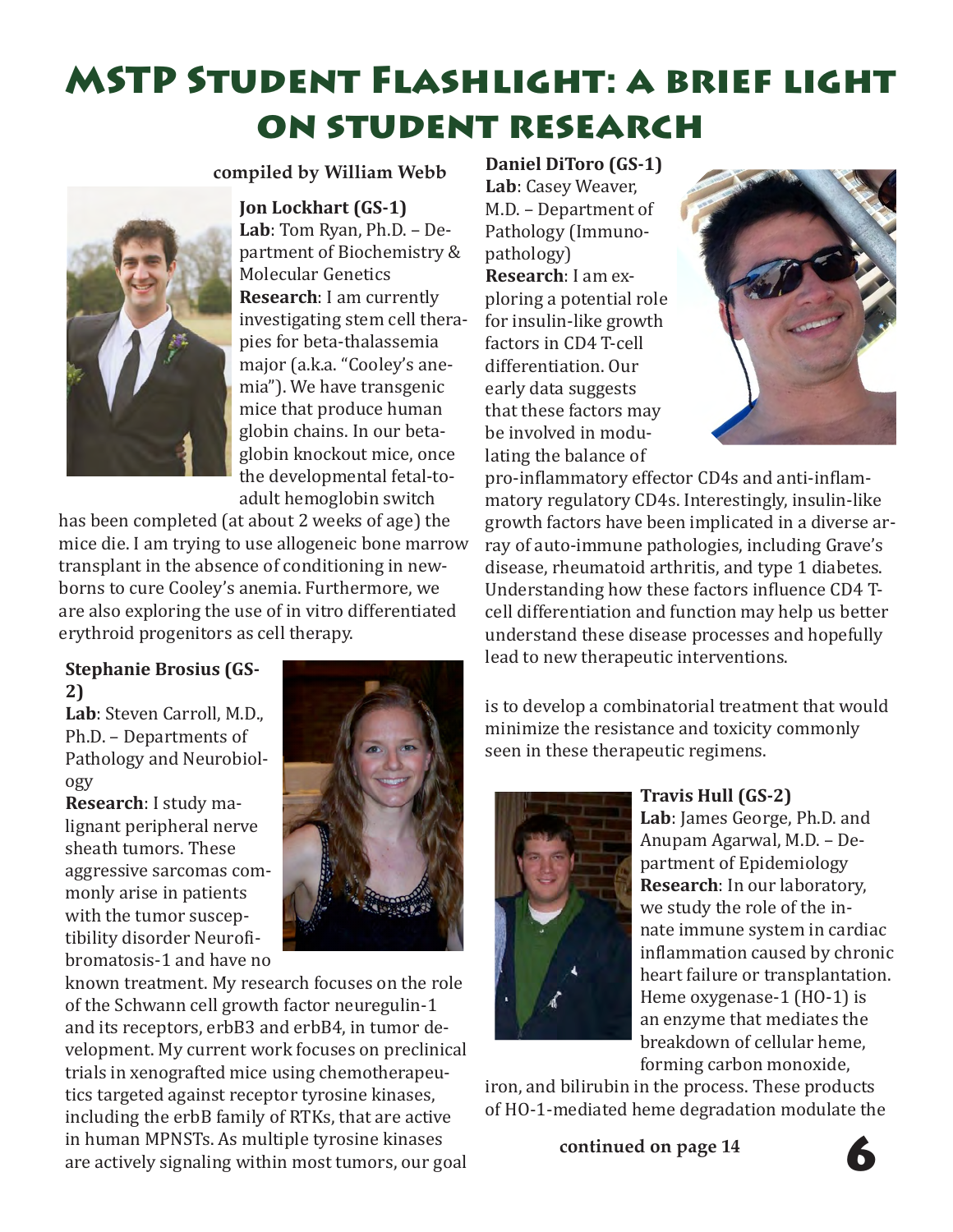# Birmingham Recaptures Its Magic

#### **by Stephanie Brosius**

 Birmingham earned the nickname "Magic City" in the period from 1881 through 1920 as it was the primary industrial center of the South, with two main rail hubs passing through to transport the steel and iron produced within the city. Recently, downtown Birmingham has been getting a facelift and the urban renewal in the city has been garnering national attention. National Geographic featured Birmingham in their Traveler magazine as a "city on the upswing," while the New York Times labeled it as a top 10 city for young professionals due to the combination of job opportunities at UAB, affordable living and diversity of cultural activities and parks available. So how has a city that has been so frequently associated with the horrific violence of the Civil Rights movement embraced its past and moved into the modern era by breathing new life into a downtown that had all but been declared dead? The vision all began with the integration of an urban park, baseball diamond and local craft breweries to create an atmosphere that was family friendly but retained the character of the area. Railroad Park opened last summer and integrates the railways that were the lifeblood of the city for over 50 years. This park offers a variety of free events, from live music, fitness courses and art openings. From the hillside, you can see into the new Regions Field, home of the Birmingham Barons. This new and state of the art stadium opened in April and is worth a visit as it is even gorgeous on the outside. Thirsty Thursdays have been retained, but with a new twist in that Good People Brewery, a local craft brewery situated downtown, is now partnering with the baseball diamond to provide a variety of beers. Good people isn't the only local brewery receiving attention, however, with others such as Avondale popping up and producing interesting and complex flavors as part of the Free the Hops Campaign.

 Not to be outdone, Birmingham's culinary scene has also been honored for its inventive and diverse restaurants by Zagat. What makes Birmingham

#### **continued on page 15**

### Dr. William Geisler Named Clinical Associate Director

William M. Geisler, M.D., M.P.H, has joined the MSTP as Clinical Associate Director. Dr. Geisler is an Associate Professor in the UAB Department of Medicine, Division of Infectious Diseases, and he has an adjunct faculty appointment in the UAB Department of Epidemiology. He received his B.S. Degree



in Microbiology from the University of Tennessee in Knoxville (1988-1992) and his M.D. from the University of Tennessee in Memphis (1992-1996). He subsequently completed Internal Medicine Residency training at the University of Michigan in Ann Arbor (1996-1999) and Infectious Diseases Fellowship training at the University of Washington in Seattle

(1999-2002); during his fellowship, he also received his M.P.H. Degree in Epidemiology from the University of Washington School of Public Health.

Dr. Geisler joined the UAB faculty in 2002. His research program focuses on the epidemiology, clinical manifestations, natural history, diagnosis, treatment, immunology, and genetics of genital *Chlamydia trachomatis* infections. A major goal of his research is to contribute to the development of a chlamydia vaccine and to the availability of novel therapeutics for chlamydia. Dr. Geisler is on the editorial board of *Sexually Transmitted Diseases* and serves as an expert consultant for the CDC. At UAB, he also serves as Co-Director of the SOM Fundamentals II Medical Microbiology Laboratory Course and as a faculty member of the Alabama-North Carolina STD/HIV Prevention Training Center. When not working, he enjoys spending time with his family, as well as kayak fishing.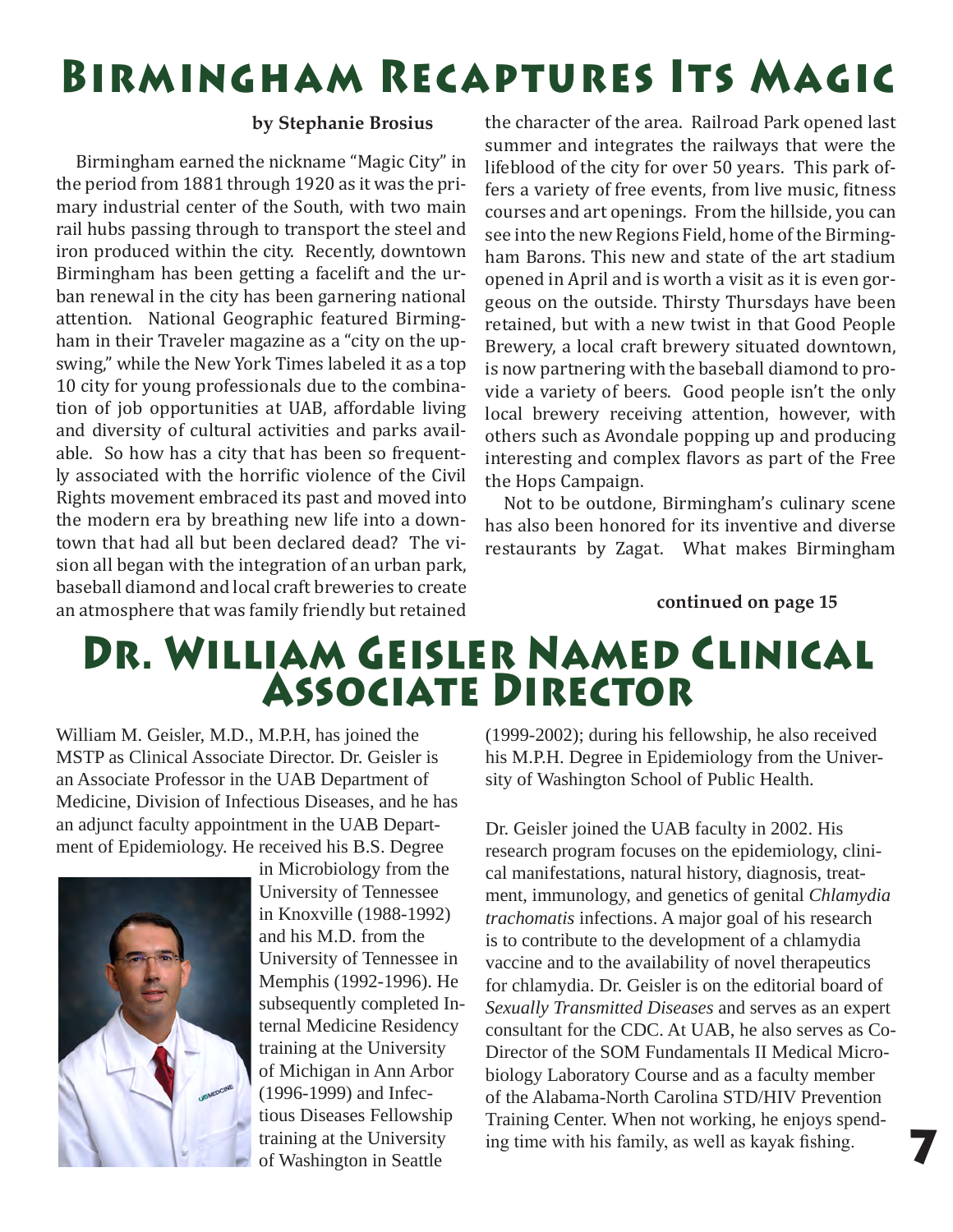# Birmingham Recaptures Its Magic

#### **by Stephanie Brosius**

Fifty Years Forward: Celebrating the  $50<sup>th</sup>$  Anniversary of the Civil Rights Movement

 It was 1963 when Wyatt Walker "appeal[ed] to the citizenry of Birmingham, Negro and white, to join us in this witness for decency, morality, self-respect and human dignity" in his Birmingham Manifesto. Largely ignored by the media initially, this document formed the foundation for demonstrations, sit-ins and marches to push for equality and an end to racial discrimination. By April, many demonstrators had been arrested, including Martin Luther King, Jr. who penned his now famous letter from the Birmingham jail and images of police brutality throughout the city made headlines across the country. Five months later, Birmingham solidified its position in the media as a volatile location for protestors when the Ku Klux Klan bombed the 16<sup>th</sup> Street Baptist Church, killing four children.

 Fifty years later, Birmingham has evolved and has embraced the multitude of cultures represented in our population. UAB has been

recognized as one of the most diverse campuses in the country and is collaborating with the city of Birmingham to commemorate the Civil Rights movement with the 50 years forward campaign. The events, exhibits and tours associated with this campaign have garnered national attention as the TODAY show ranked Birmingham one of the top 5 hottest places to visit in 2013. As we reflect on the critical year that instigated sweeping changes to our nation, numerous historical sites associated with these events are opening their doors to the public for tours. Of note are the  $16<sup>th</sup>$  Street Baptist Church and Bethel Baptist church where the Freedom Rides were organized. Additionally, the Birmingham Civil Rights Institute is celebrating Black History Month with "Black from the Heart of Dixie," an exhibit of portraits of famous Birmingham natives. If you haven't had the opportunity to visit the Institute, I would highly recommend the walk to freedom processional gallery, featuring life-size figures illustrating

racial inequalities and key events on the path to equality.

 If you would rather spend the afternoon outside, check out Kelly Ingram Park, which was a key location for many sit-ins and demonstrations in 1963. Seen as the gateway to the Civil Rights District, the park contains statues of many leaders in the movement and boasts a walking tour with detailed recollections of people involved in the marches that occurred here. For music buffs, the Alabama Jazz Hall of Fame at the Carver Theater is running a new exhibit and the theater is looking to showcase local jazz artists all this month. Carver Theater was one of the black only theaters during the Jim Crow era and is now marked as a historical site. More events are popping up every day both at UAB and in the community at large, so be on the lookout in our upcoming events calendar in the next few issues. Additional information on events associated with the 50 Years Forward campaign can also be found at 50yearsforward.com.

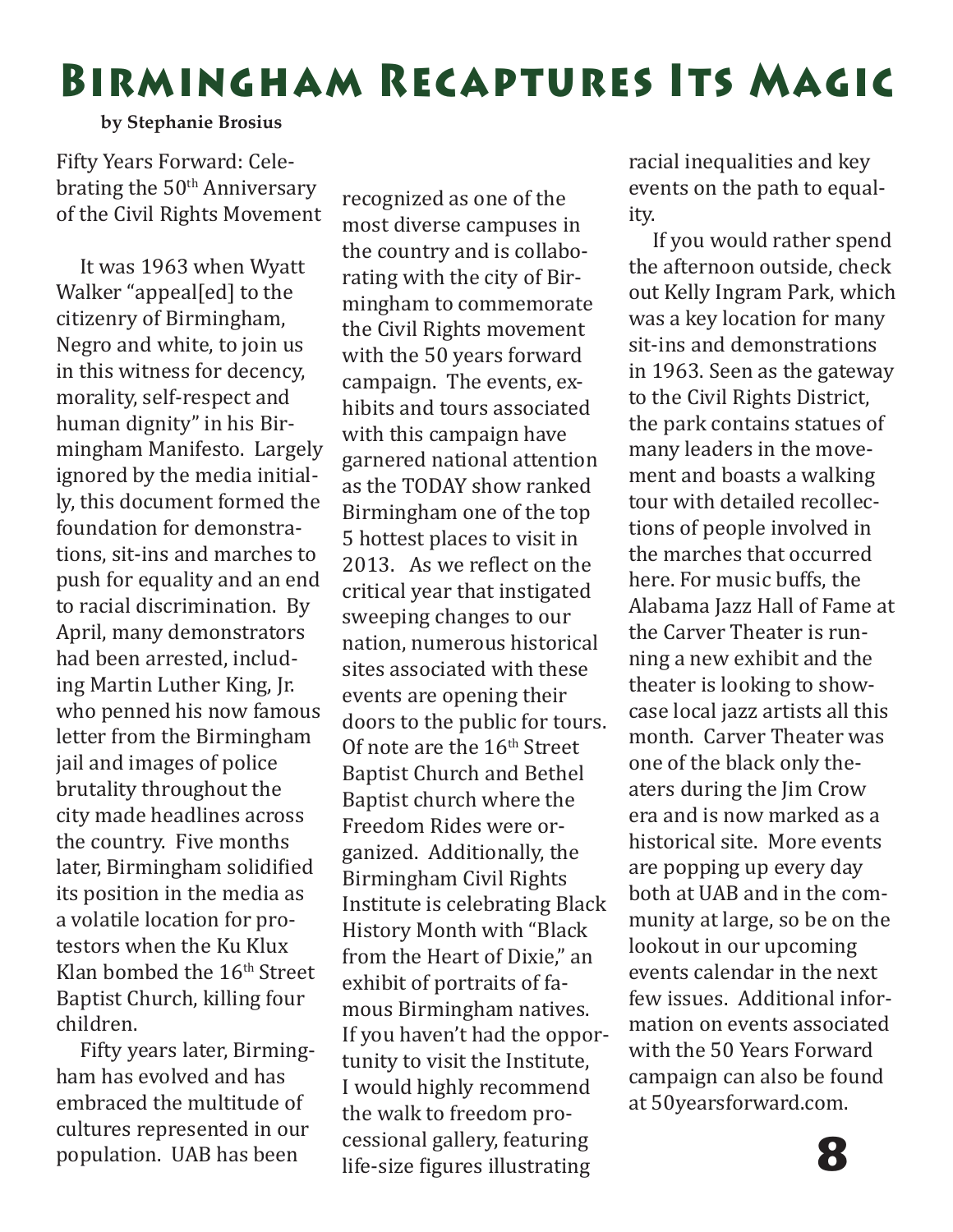#### **Dr. James Gladden**

Dr. Gladden grew up in a city 1 hour north of Birmingham and has spent over 12 years in Birmingham, including his undergraduate degree, so this city is all he really knows. He will mostly miss the time for selfreflection while waiting to get a car tag renewal. He received his Ph.D. in the Department of Physiology and Biophysics, where he studied the role of oxidative stress in volume overload heart failure. He has always been fascinated with the heart and being a cardiologist provided an excellent opportunity to directly interact with patients that have pathology he wants to research. He advises students to take their medical school courses seriously as they will affect your board scores, which are very important for obtaining the residency you want. If you are interested in medicine or a medicine subspecialty, think heavily about doing a research-based program (ABIM research pathway). These pathways allow for more research time in residency and often allow for the integration of your residency/fellowship/postdoc. Dr. Gladden will be doing his internal medicine residency at Mayo Clinic through the ABIM Research Pathway.

#### **Dr. Brian Dizon**

Dr. Dizon received his Ph.D. in the department of microbiology and immunology, where he studied how neonatal exposure to Group A Streptococci induced long-lasting self-reactive antibodies that conferred protection in a mouse of autoimmune diabetes by binding beta cell antigens and inhibits the activation of diabetogenic T cells during physiologic tissue remodeling in early life. Brian will miss his best friends and godson, floors 4-5 of Shelby, and lab lunches at Chez Fonfon. He is interested in transitional care of children with autoimmune diseases as well as the long-term impacts of anti-rheumatic treatments on the developing immune repertoire of children. There aren't many med-peds physician scientists in the US so pursuing this residency was a great way to link my scientific and clinical interests, as well as carve out a possible academic niche. When Dr. Dizon moves to University of Rochester, NY for his residency. To future students he notes to be passionate, be independent, focus and commit.

#### **Dr. Eva Clark**

Dr. Clark matched at Baylor in the field of med-peds. She selected this residency for two main reasons. One, she wanted a primary care background to prepare herself for future work in a developing setting. Two, she wanted to do combined pediatric/adult ID fellowship. Her favorite thing about Birmingham was the people. She will miss the friends and colleagues who she met living here as they were wonderful! Eva did her Ph.D. in the department of Microbiology where she studied natural humoral responses to 11 different Plasmodium falciparum vaccine candidate antigens in a hypoendemic cohort in the Peruvian Amazon. She emphasizes the importance of listening to older students! Work hard during your first and second years of medical school. It used to not matter as much but now it certainly does. Study hard for both steps. And finally, come back to clinic in June so that you can enjoy your fourth year after all that hard work!

#### **Dr. Travis Lewis**

Dr. Lewis matched in Neurology at the University of Pennsylvania. His dissertation focused on the development of an adenoviral vector platform for selective gene delivery to neurons.

#### **Dr. John Hammond**

Dr. Hammond matched at UAB in psychiatry. His dissertation focused on AMPA receptor trafficking in schizophrenia.

#### **Dr. Victor Lin**

Dr. Lin matched into the Internal Medicine ABIM Research Pathway at UAB. Look for him again this fall as a familiar face in the Translational Medicine Journal Club. Victor's dissertation was on the regulation of p27KIP1 by Trip6 and its implications in cancer progression.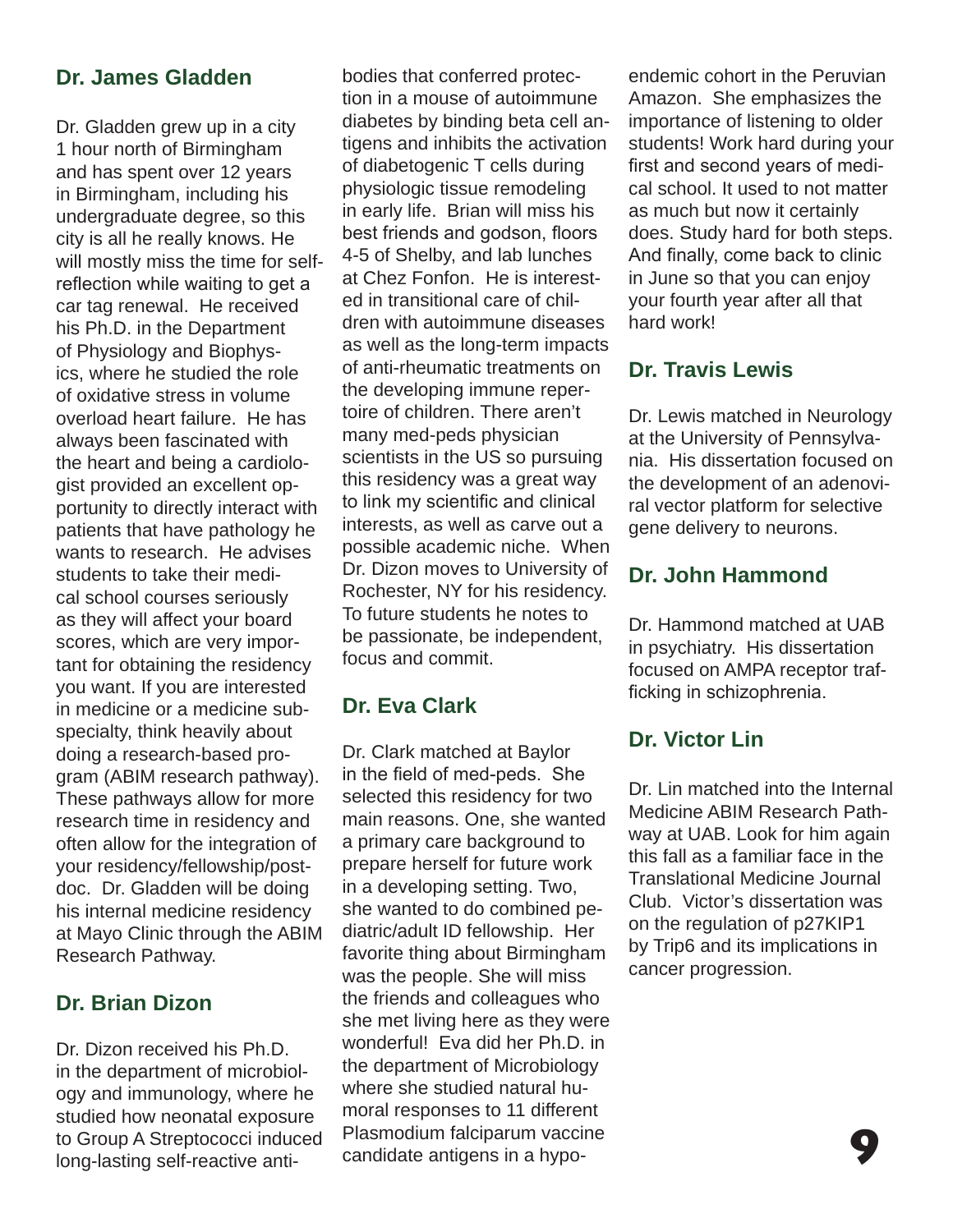### PUBLICATIONS

**Cuddapah VA**, Turner KL, Seifert S, Sontheimer H. Bradykinin-Induced Chemotaxis of Human Gliomas Requires the Activation of KCa3.1 and ClC-3. J Neurosci. 2013 Jan 23;33(4):1427-40.

**Corrick RM**, Li L, Frank SJ, Messina JL. Hepatic Growth Hormone Resistance After Acute Injury. Endocrinology. 2013 Feb 15.

**Wells RM**, Jones CM, Xi Z, Speer A, Danilchanka O, Doornbos KS, Sun P, Wu F, Tian C, Niederweis M. Discovery of a Siderophore

Export System Essential for Virulence of Mycobacterium tuberculosis. PLoS Pathog. 2013 Jan;9(1):e1003120.

**Lopker M**, Easlick J, Sterrett S, Decker JM, Barbian H, Learn G, Keele BF, Robinson JE, Hahn BH, Shaw GM, Bar KJ. Heterogeneity in neutralization sensitivity of viruses comprising the SIVsmE660 isolate and vaccine challenge stock. J Virol. 2013 Mar 6.

**Merino AM**, Zhang K, Kaslow RA, Aissani B. Structure of tumor necrosis factor-alpha haploblocks

in European populations. Immunogenetics. 2013 Apr 12.

**Dobbin ZC**, Landen CN. The Importance of the PI3K/ AKT/MTOR Pathway in the Progression of Ovarian Cancer. Int J Mol Sci. 2013 Apr 15;14(4):8213-8227.

**Hull TD**, Bolisetty S, Dealmeida AC, Litovsky SH, Prabhu SD, Agarwal A, George JF. Heme oxygenase-1 expression protects the heart from acute injury caused by inducible Cre recombinase. Lab Invest. 2013 Jun 3. doi: 10.1038/ labinvest.2013.74.



Nicholas Eustace was selected for the K-RITH summer program in South Africa. He will be blogging all summer, so look for more details on how to track his adventure!

Dr. Lorenz was named the new Assistant Dean for Physician-Scientist Education.

Jennifer Hadley's poster titled Antipsychotic drug treatment restores impaired limbic system functional connectivity in schizophrenia won the first place poster award at the Seventh Annual Department of Psychiatry and Behavioral

Neurobiology Research Symposium

Jennifer Hadley won first place for oral presentations at the Second Annual Biomedical Engineering Research Symposium for her talk titled Temporal coherence of spontaneous, low frequency fluctuations in the BOLD fMRI signal predicts response to antipsychotic drugs in unmedicated patients with schizophrenia.

Stephanie Brosius received the Ralph D. Lille award from the Histochemical Society for excellence in research presented by a graduate student.

Congratulations to Eva Clark for her induction into Alpha Omega Alpha, the national medical honor society recognizing scholarship and professional qualifications.

Asher Albertson was presented with the Samuel Clements Little Award for excellence in Neurology.

The William Boyd Medal for exceptional performance in Pathology was awarded to Michael Alberti.

Congratulations to Stacey Watkins and David Gaston who defended their dissertations within 1 hour of each other on June 20. Both of the newly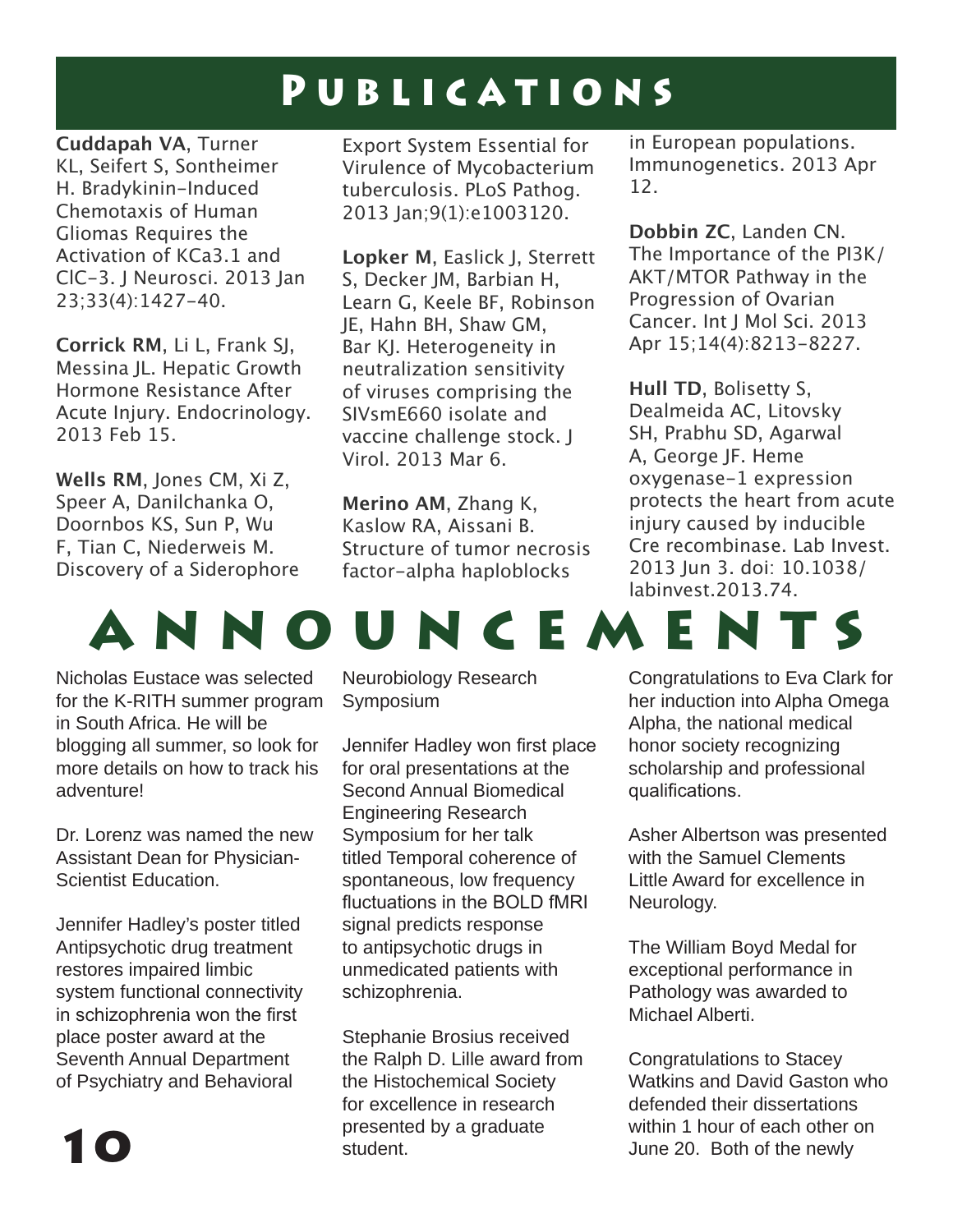minted doctors return to the wards on July 1<sup>st</sup>, so wish them luck if you see them!

Heather Allen and Nicholas Reish got married on April 27<sup>th</sup>! Wishing them both the best!

Zach Dobbin and his lovely wife Johanna welcomed their first child, Julia into the world on March 15, 2013.



# Food Truck Frenzy Hits Birmingham

#### **by Stephanie Brosius**

In a city known for its love of food and flavors, the food truck movement has firmly taken hold. If you have somehow missed out on the mobile eateries or are looking to expand on your favorites check out the listings below with a short description of the style of food, recommendations on menu items to sample and how to track your favorite trucks.

#### **Shindigs**

Shindigs' motto is local food fast and features seasonal ingredients comfort food cravings with a that are touted to be relatively healthy. Make sure to check out the steamed buns for \$3 each, which many have said should be their own truck! The asian steamed buns are filled with pork and a shiso hoisin sauce while

the short rib sandwich features sweet soy jus. For a side, the truffle fries are a must and in the fall they have sweet potato fries. The truck has a fixed schedule of locations which changes each week as indicated on their website http://www.shindigscateringtrucks.com/

#### **Melt**

Melt rings true to its moniker by featuring gourmet grilled cheeses to cater to the classic modern twist. For the vegan out there, they even have a vegan cheese (who knew such a thing existed). For the full experience, try the Southern Comfort with

**continued on page 15**



- Farmer's Market at Brookwood Village 4-7pm every Friday from June 7-Aug 2
- Relax by the Tracks in Railroad Park 6/27 the art exhibit Light Rails which features neon lights under the 18<sup>th</sup> St. railroad underpass will be unveiled following a night of live music.
- • Birmingham Barons game 6/28
- • Veteran's Park Free Friday Flicks Hotel Transylvania 6/28
- **Jazz in the Park.**

Avondale Park 6/30

- Thunder on the Mountain Fireworks show 7/4
- Fourth of July Celebration at the Birmingham Zoo 7/4-7/7
- • Veteran's Park Free Friday Flicks The Lorax
- • Veteran's Park Free Friday Flicks Madagascar 3
- McWane Science Center 15<sup>th</sup> Birthday Party 7/13 Travis Taylor from Nat Geo's Rocket City Rednecks will be on site doing live demos
- Pepperplace Market

event with Cajun music, food trucks and, of course, fresh market 4-8pm 7/16

- • Veteran's Park Free Friday Flicks Wreck-It Ralph
- • Art on the Rocks at the Birmingham Art Museum 7/19
- **ENDING July 21,** DinoDiscovery at the Birmingham Zoo with anamatronic dinosaurs
- Glow in the Dark 5K 7/26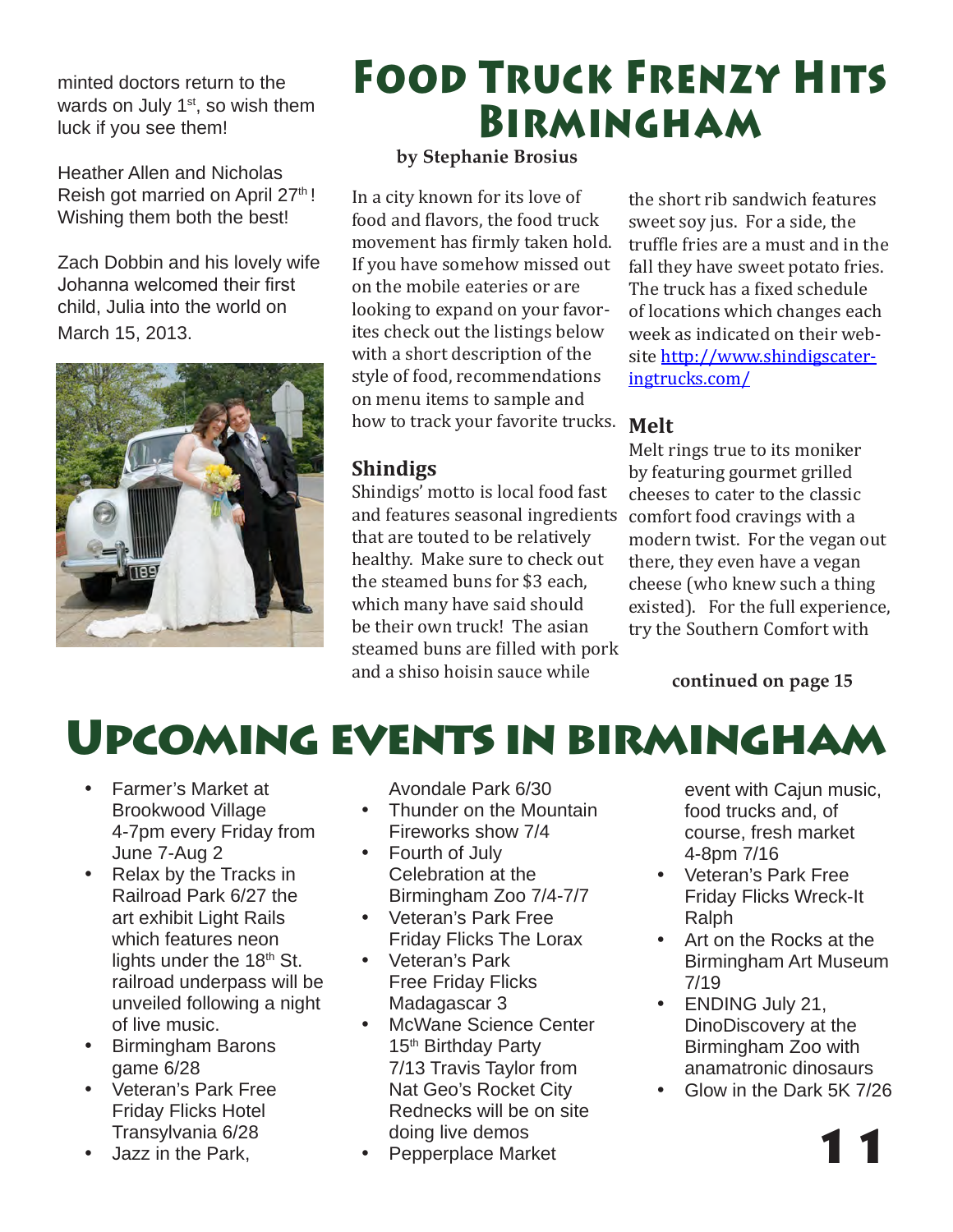# SUCCESSFULLY NAVIGATING Transitions in the MSTP

#### **compiled by Stephanie Brosius**

 Part of being a successful medical scientist is learning how to establish an appropriate balance between the clinical and research realms. We begin the process early in our training, balancing graduate school and medical school coursework. However, after our first two years of medical school, we are either immersed within the research or clinical curriculum. Navigating the transitions between these stages in the program can often be crucial to your success in terms of getting off to a solid start in lab, or landing a competitive residency position. Below is a compilation of advice from current students Daniel Di-Toro (GS-1), Asher Albertson (MS-IV) and Nicole Brossier (MS-IV).

#### **Transitioning from medical school to graduate school**

 For many, the transition to graduate school is one that comes more readily as most of your class work has been completed and you have greater control over your schedule. However, unlike in medical school, there are no endpoints and defining goals can be difficult. Mentorship can be crucial in this process. Key factors that many consider in choosing a mentor include the possibility of high impact publications, the development of a tool set in terms of techniques that will facilitate the work you want to do,

and freedom to pursue new ideas and your own interests. It is important to recognize early on how much interaction you need with your mentor, especially in terms of guidance and how much freedom you want in the lab.

 After you have selected a mentor, planning and developing an understanding of the context of your research is crucial to prevent yourself from wasting time in lab. You should put significant work into reading/thinking about your project before you start experiments and take LOTS of notes. Feel free to chase ideas through the literature and familiarize yourself with what is known in the field. Once you get to lab, there will always be experiments to do and it will be difficult to devote the time necessary to really get on top of the literature. It's much easier to do first. If you don't have the time to do this before you get to lab, spend the first couple of months doing nothing but reading. Don't start any experiments until you know exactly what you want to do, why you want to do it, and what the best way to do it is.

 In that vein, I found it immensely helpful to write an F30/ F31 early on in my dissertation as it brought the key questions, experiments and potential problems that could arise to the forefront of my mind. Writing always clarifies your goals and puts your research into perspective. This also will give you a starting point for having a committee meeting to qualify.

#### **Transitioning from graduate school back to medical school**

 For many of us, this is the transition that provokes the most anxiety as the knowledge gained in medical school has long since been stashed into the deep abyss that is distant memory during the PhD years. Here is some sage advice from our outgoing MS-IVs to help those looking to defend their dissertation in the upcoming year.

 On defending your dissertation: Make sure you know your shit. You are not an undergraduate anymore. This is your job. Your career starts with the work you present in your dissertation. Take ownership and pride in it. This is not a box to check. It's something YOU made. It has your stamp of approval on it. Act with the appropriate level of work ethic and integrity. While finishing the dissertation, this should be your sole focus. It would be smart, however, to have at least one month between your defense to finish your revisions (you will have some!) and shadow in clinics if you haven't participated in MSTP 795.

 Neither Nicole nor Asher did much reading in advance to prepare for the return to clinic. Asher mostly focused on Bates to re-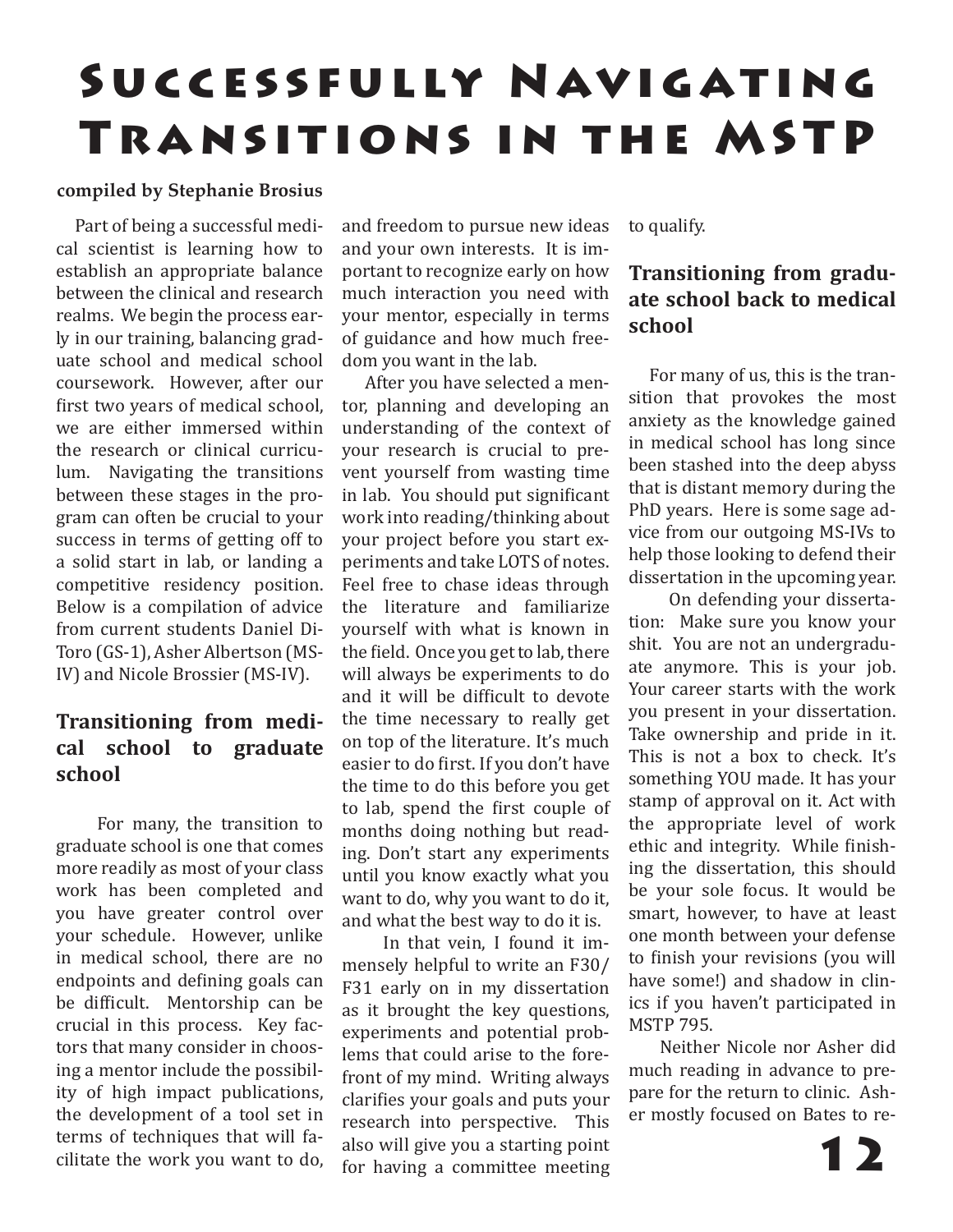view exam findings and clinical skills, but was unsure about how you could adequately prepare to return. Nicole stated that isolated reading is not too helpful since there's so much to remember. You could try reading through Case Files in Internal Medicine to start you off (Pharm would also be helpful), but I wouldn't count on that helping much. Honestly, it might be better to find an older student who wouldn't mind letting you do a full HPI and physical on some of their patients (probably in medicine). It would probably be even more helpful if they'd give you a few pertinent articles to read beforehand. Having reading material beforehand can help you review the pathophysiology, differential diagnosis and treatment as well as your HPI and physical exam skills. Even though you obviously won't have that available when you return to clinics, I feel like it might help boost your skills and knowledge during the pre-return phase. She also felt it would be helpful to get with an upper level student to discuss practical things like the courtesies of paging, how to use the MIST system and how to arrange follow-up appointments and consults.

 Both Asher and Nicole felt that the transition back to medical school was difficult due to the loss of correct vocabulary and experience with the physical exam, and that this was more pronounced when starting back off-cycle (both returned in January), as students have already completed numerous clinical rotations. They felt like it was difficult to not look like an idiot under those circumstances. However, since it was a sink or swim

if you put in the time and effort. Ultimately, neither one felt prepared in the least bit to return. Asher summarized it in the following way: Returning just sucks. the other hand, mentioned that You can't spend 4+ years thinking the PhD is not carrying students about different things and expect as far as it used to in many speto be able to just "jump right back cialties and that board scores in." But we all do it, we all catch

up and we all make it. So will you. Just understand that you aren't going to know anything and that you will look like an idiot at points. If you can accept

that, then it's not that bad. Further, as you start to get good at it, it can become really fun. A little adversity never hurt anyone. Nicole also put it into perspective they declined. I also had many reminding us that the MS3 year is pretty-much forced incompetency as you have 4-8 weeks per rotation. By the time you finally figure out what you're doing, you move on to another topic that's completely different.

ever, since it was a sink or swim elling around meeting people and environment, you will catch up seeing programs can be really As for interviews, the advice varied and will vary based on where your clinical interests lie and the competitiveness of the residency selection process. Asher felt that his interviews were for the most part, are conversational and easy. He says, "Don't overthink it. Just get a killer suit and be yourself. Travelling around meeting people and seeing programs can be really

fun. Plus, you woudn't be here if you weren't a little narcisistic; as such, interviews are the med student's wet dream." Nicole, on and grades in the first two years



of medical school DO make a difference. She states, "Starting back in January can be problematic for more reasons than off-cycle anxiety. I had one program that specifically asked for more clerkship grades

when deciding whether or not to interview me, and once I informed them that I didn't have any more to report at this time, programs at which I DID interview ask me about why I didn't have more clerkship grades available, and many did not appear satisfied by my description of our flexible shortening program. In particular, they weren't thrilled that I wouldn't even complete my surgery clerkship until right before my intern year. Be prepared for this possibility if you return in January, particularly if you're applying in a competitive specialty or to competitive programs. "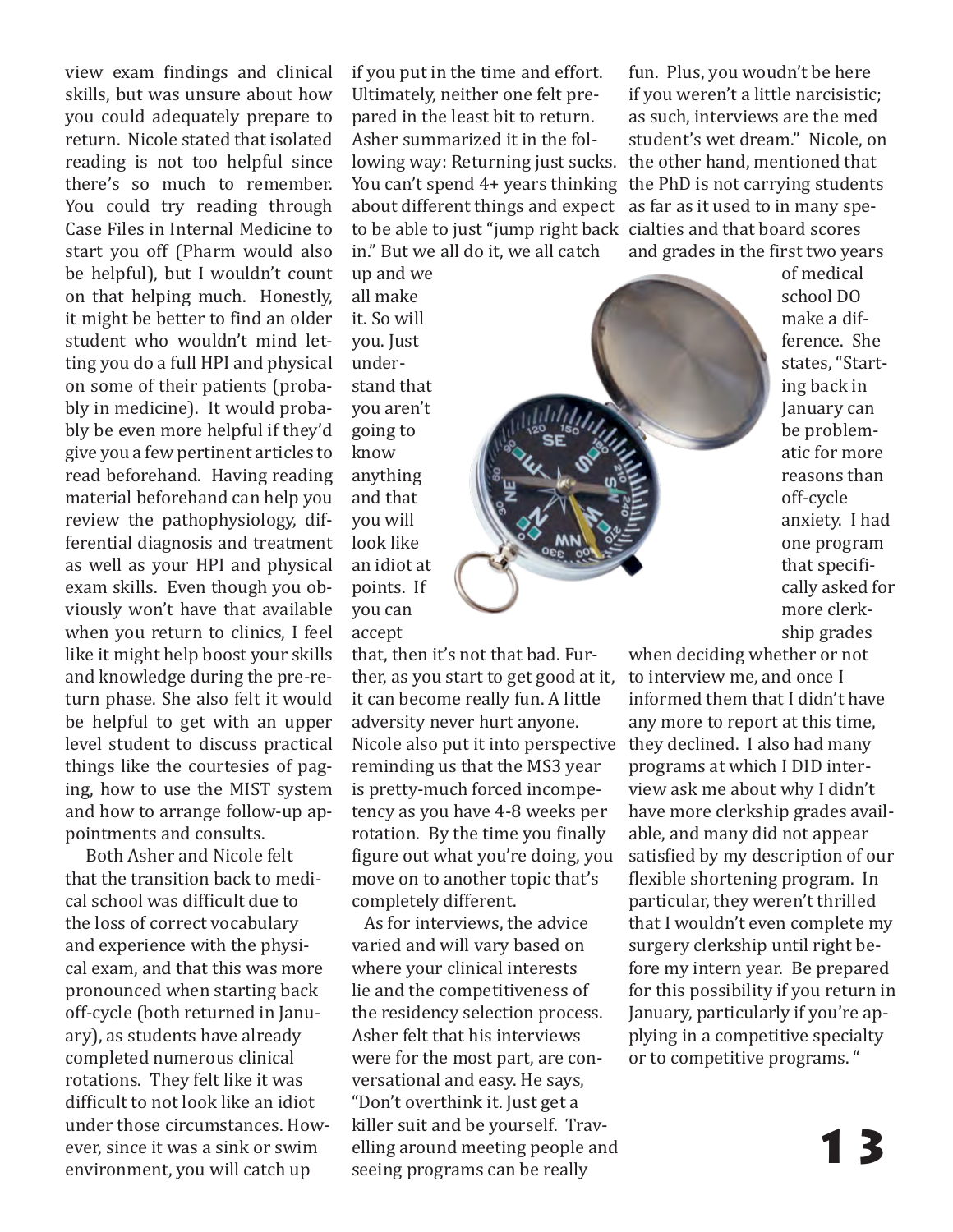# Student Flashlight continued....

inflammatory response to tissue injury. We study how manipulation of HO-1 expression within macrophages and dendritic cells modulates their differentiation



and effector functions in vivo in response to cardiac injury.

#### **Jennifer Hadley (GS-3)**

**Lab**: Adrienne Lahti, M.D. – Department of Psychiatry & Behavioral Neurobiology **Research**: I use advanced neuroimaging methods to study treatment response in patients with schizophrenia. Antipsychotic drugs alleviate some of the symptoms of schizophrenia, but each of the available drugs is only effective for  $~60\%$  of patients. Current treatment strategies involve numerous, lengthy medication trials until an effective medication is identified. We are currently investigating the use of a single, pre-treatment restingstate fMRI scan for functional connectivity analysis to identify a biomarker of good treatment response. My role in this work has been to identify and develop optimal methods of data processing and analysis to extract clinically useful data from high-dimensional data sets. After I complete my Ph.D. training and return to medical school, I plan to complete residency training in Psychiatry and continue researching the applications of engineering to optimize patient outcomes.



#### **Zachary Dobbin (GS-3)**

**Lab**: Charles Landen, M.D. – Department of Obstetrics & Gynecology

**Research**: Our lab studies ovarian cancer and the mechanisms that drive chemotherapy resistance. Unfortunately, ovarian cancer's 5-year survival rate has not significantly increased in the past 30 years, and the reason for this is that the majority of patients have a recurrence that is resistant to chemotherapy. I am working to isolate the sub-population of cells responsible for

chemotherapy resistance and recurrence in ovarian cancer using patients' samples that are grown in a xenograft mouse model.



**Sini Nwaobi (GS-4) Lab**: Michelle Olsen, Ph.D. – Department of Cell, Developmental & Integrative Biology **Research**: My work is focused on understanding the epigenetic regulation of Kir4.1, an astroyctic inward rectifying potassium channel. Kir4.1 is essential to normal CNS development – both glial-specific and global knockout of Kir4.1 in rodents leads to a pronounced phenotype where animals suffer from ataxia, seizures, hypomyelination of spinal cord, and ultimately die prematurely. Notably, Kir4.1 is linked to several disorders in humans including epilepsy, MS, and autism spectrum disorders. We also know that Kir4.1 expression in altered following traumatic brain and spinal cord injury; and it is thought that this loss contributes to the pathophysiological sequelae that follows the primary insult. Our lab studies DNA meth-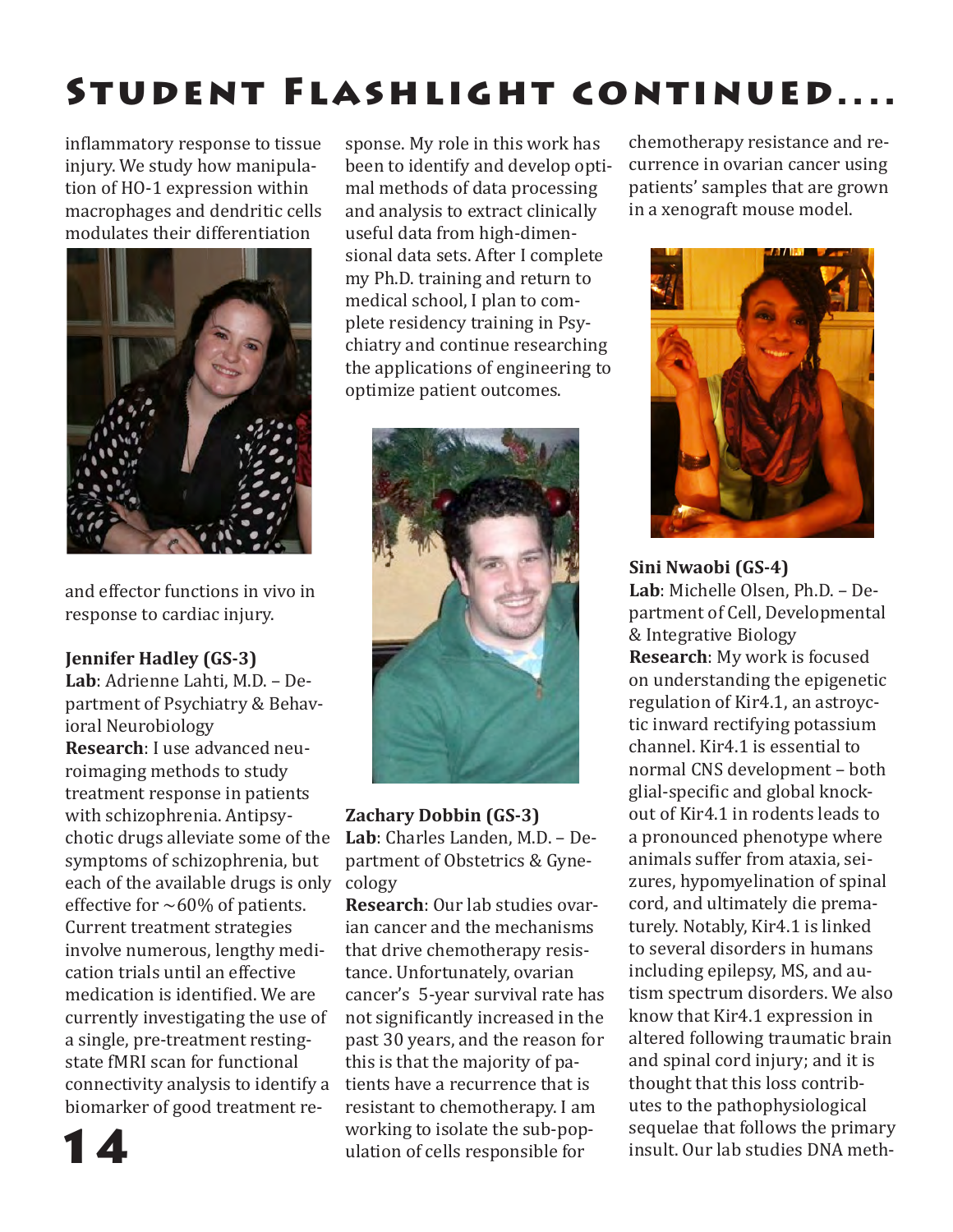ylation as a regulator of Kir4.1 expression in both normal and pathological states, particularly in spinal cord injury.



#### **Evan Thomas (GS-4)**

**Lab**: John Fiveash, M.D. – Department of Radiation Oncology **Research**: My research focuses on applying a newly-available clinical technology within radiology call dual-energy CT to radiation oncology applications. Specifically, I am trying to mitigate the impact of certain types of imaging artifact on treatment planning. This imaging artifact is often present for patients with spinal hardware, hip prostheses, or other non-biologic implants and causes difficulty in accurate treatment simulation. I have also done a great deal of work on quantifying treatment efficiency improvements afforded by employing un-flattened beam profiles in linear-accelerator based radiotherapies.

### BIRMINGHAM MAGIC continued...

unique is that phenomenal food does not have to be wildly expensive, although we do have restaurants like Hot and Hot Fish Club, which hit the top end of the price range. Hot and Hot and its head chef Chris Hastings were a key feature within this article as Chef Hastings was the winner of the James Beard Foundation Award for best chef in the Southeast region. Looking for more authentic cuisine and fast? Check out the

numerous food trucks that have popped up downtown or at one of the frequent food truck festivals in the city (see article on Food Trucks for more details and recommendations). So for anyone that thought Birmingham was firmly rooted in the past, we invite them to come visit us for a while, meander around the city, nibble on some Southern cuisine and guzzle a craft beer for a while and watch the magic being revived.

### Food Truck Frenzy CONTINUED...

onion, bacon and pulled pork on sourdough with a southern BBQ sauce. Check out their facebook page for locations.

#### **Cantina on Wheels**

Cantina on Wheels is usually parked in front of the Alys Stephen Center at UAB. Featuring classic tex-mex cuisine such as tacos, quesadillas and nachos. I highly recommend the steak nachos, which somehow manage not to weigh you down despite being coated in a

gooey queso.

#### **Taqueria Guzman**

For a more authentic Mexican, Taqueria Guzman is an absolute must. This food truck was voted one of the

South's best food trucks last year and features lengua tacos, delicious carnitas and chorizo. Look for this truck around Homewood.

#### **Dreamcakes and Repicci's Italian Ice and Gelato**

If you are craving sweets, Dreamcakes also has a truck that changes cupcake offerings on a daily basis. For a cooler option now that summer has arrived, check out Repicci's Italian Ice and

Gelato "truck. " They offer at least 7 flavors and with how tasty they are you will want to try them all.